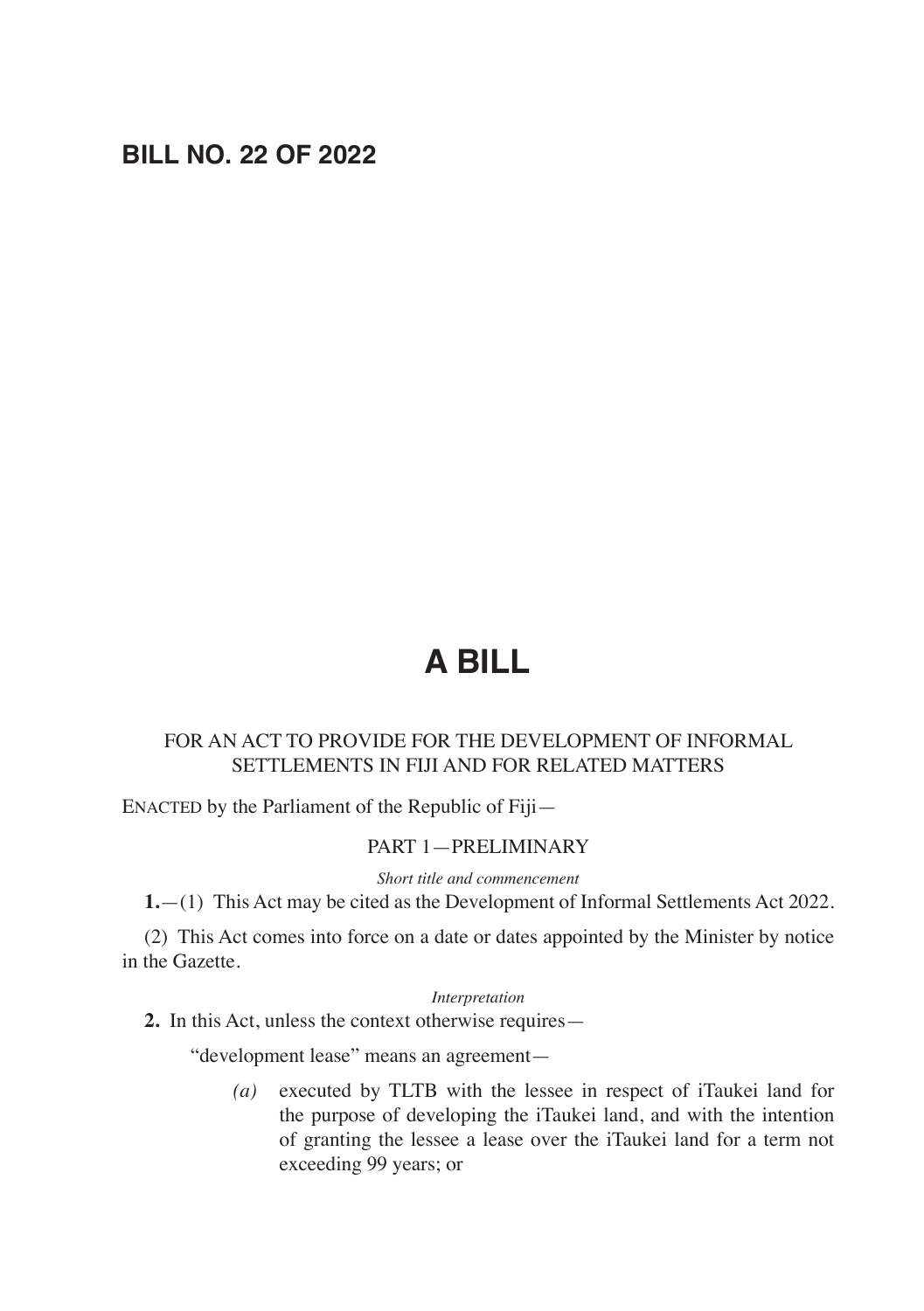### 2 *Development of Informal Settlements*— *of* **2022**

- *(b)* executed by the Director of Lands with the lessee in respect of State land for the purpose of developing the State land, and with the intention of granting the lessee a lease over the State land for a term not exceeding 99 years;
- "dwelling" means a house, apartment, flat, shack or any other structure erected and used for a residential purpose, including any structure in the surrounding area;
- "informal tenant" means a person whose dwelling is located on the iTaukei land or State land, as the case may be, over which a development lease exists, without the consent of TLTB, the Director of Lands or the lessee, and includes any other person who resides at the informal tenant's dwelling;
- "lessee" means the Ministry responsible for housing and community development or the Director of Lands, as the case may be;
- "Minister" means the Minister responsible for housing and community development; and
- "TLTB" means the iTaukei Land Trust Board established under section 3 of the iTaukei Land Trust Act 1940.

#### *Act to bind the State*

**3.** This Act binds the State.

## PART 2—RELOCATION OF INFORMAL TENANTS

#### *Compulsory relocation of informal tenants*

**4.**—(1) Notwithstanding anything contained in any other written law, for the purpose of developing the iTaukei land or State land over which a development lease exists, the lessee may require an informal tenant to be relocated from the informal tenant's dwelling to an alternative housing arrangement for such period and subject to such terms and conditions as the lessee may deem necessary.

(2) The informal tenant must, within the period specified by the lessee in writing for relocation, relocate himself or herself together with all of his or her possessions to the alternative housing arrangement.

(3) If an informal tenant fails to relocate within the period specified by the lessee in writing for relocation, the lessee or any other person authorised by the lessee, may remove the informal tenant's dwelling.

#### *Offences*

**5.**—(1) If an informal tenant fails to relocate within the period specified by the lessee in writing for relocation, the informal tenant commits an offence and is liable on conviction to a fine not exceeding \$20,000 or imprisonment for a term not exceeding 10 years or both.

(2) If an informal tenant fails to comply with any term or condition determined by the lessee, the informal tenant commits an offence and is liable on conviction to a fine not exceeding \$20,000 or imprisonment for a term not exceeding 10 years or both.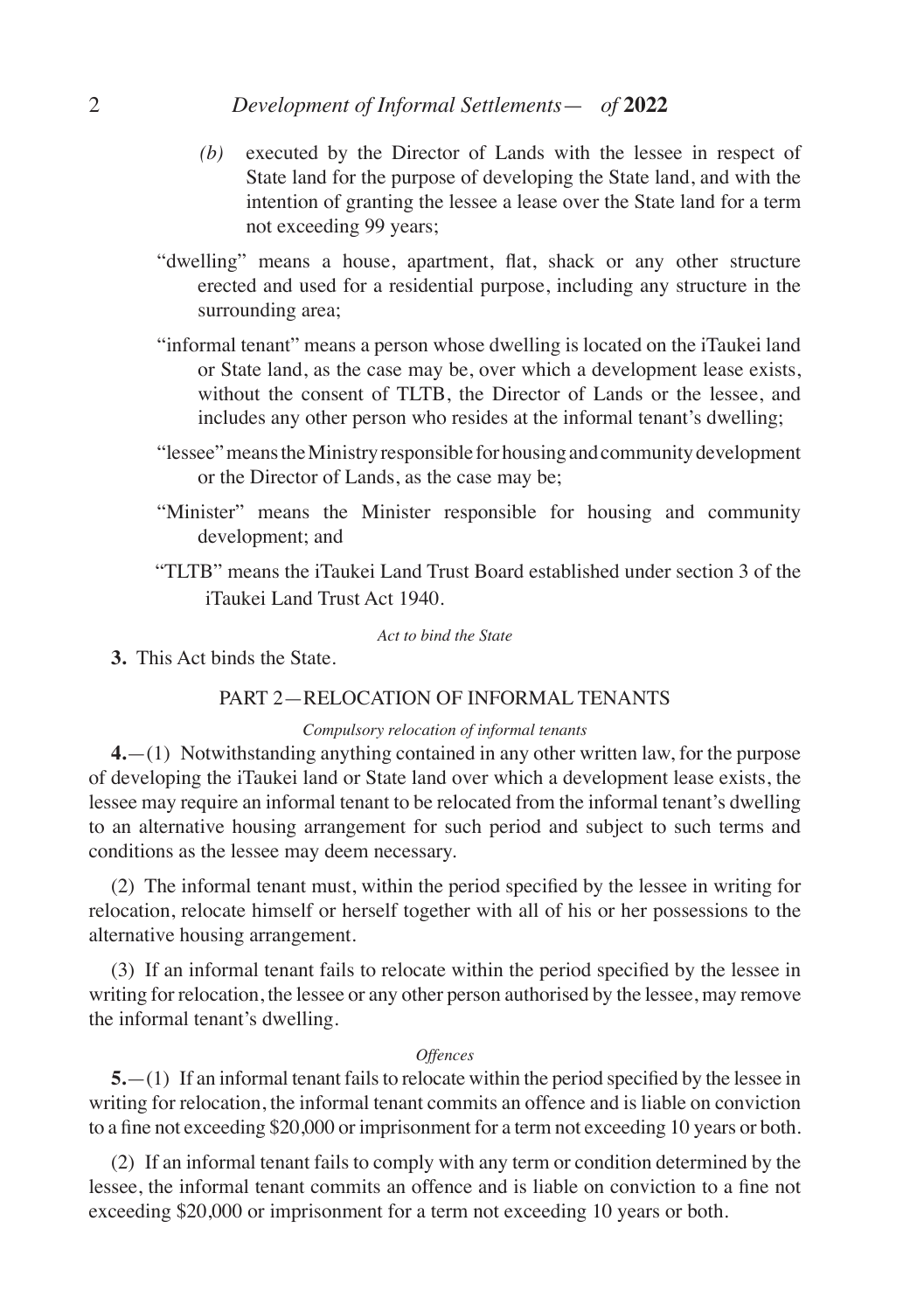(3) Any person who wilfully hinders or obstructs any person duly authorised by the lessee from entering or taking possession of or using any iTaukei land or State land over which a development lease exists, or hinders or obstructs the person in possession of the iTaukei land or State land, or hinders or obstructs any police officer executing a writ or order of possession, commits an offence and is liable to a fine not exceeding \$20,000 or imprisonment for a term not exceeding 10 years or both.

#### PART 3—MISCELLANEOUS

#### *Regulations*

**6.**—(1) The Minister may make regulations to prescribe matters that are required or permitted by this Act to be prescribed or are necessary or convenient to be prescribed for carrying out or giving effect to this Act and generally for achieving the purposes of this Act.

(2) Without affecting the generality of subsection (1), the Minister may make regulations prescribing—

- *(a)* the issuance of prohibition orders; and
- *(b)* offences and penalties not exceeding—
	- (i) in the case of an individual, a fine of \$20,000 or imprisonment for a term of 10 years or both; or
	- (ii) in the case of a body corporate, a fine of \$100,000.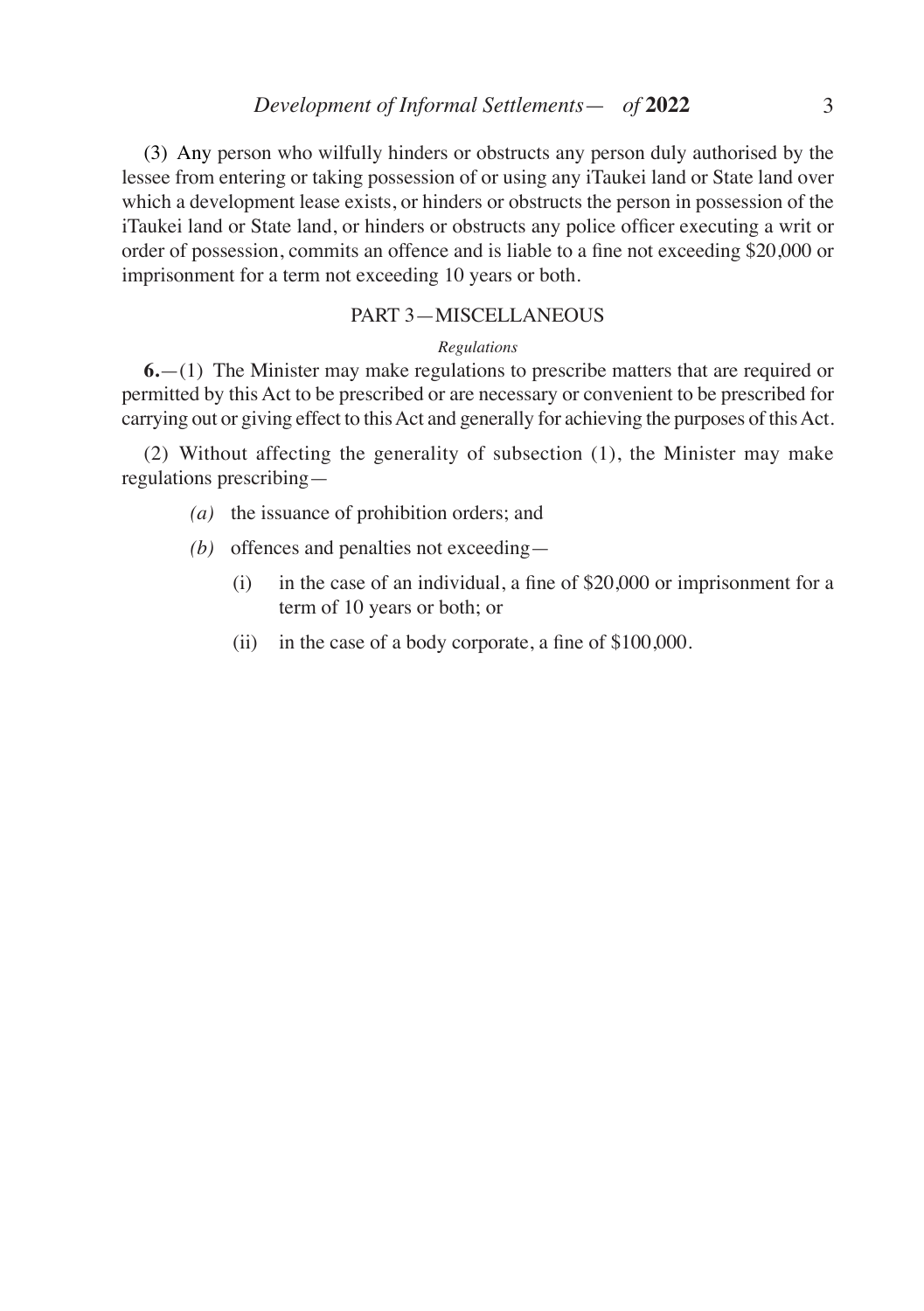*Office of the Attorney-General Suvavou House Suva*

*March 2022*

# **DEVELOPMENT OF INFORMAL SETTLEMENTS BILL 2022**

## **EXPLANATORY NOTE**

*(This note is not part of the Bill and is intended only to indicate its general effect)*

## **1.0 BACKGROUND**

- 1.1 The Development of Informal Settlements Bill 2022 (**'Bill'**) seeks to assist the Government in the development of informal settlements in Fiji by enabling the Ministry of Housing and Community Development as the holder of approximately 40 development leases to compulsorily relocate informal tenants whose dwellings obstruct or are likely to obstruct the development or construction of essential infrastructure such as roads, power lines, water pipes and sewer lines.
- 1.2 If an informal tenant refuses to relocate within the period specified by the lessee in writing, the informal tenant commits an offence and is liable upon conviction to a fine not exceeding \$20,000 or imprisonment for a term not exceeding 10 years or both.

## **2.0 CLAUSES**

- 2.1 Clause 1 of the Bill provides for the short title and commencement. If passed by Parliament, the new legislation will come into force on a date or dates appointed by the Minister by notice in the Gazette.
- 2.2 Clause 2 of the Bill defines terms and expressions used throughout the Bill.
- 2.3 Clause 3 of the Bill states that the provisions of the Bill bind the State.
- 2.4 Clause 4 of the Bill compulsorily mandates the relocation of informal tenants to an alternative housing arrangement if the lessee requires the tenant to relocate for the purpose of developing the land on which the tenant's dwelling exists. Clause 4 of the Bill also enables the lessee or any other person authorised by the lessee to remove the informal tenant's dwelling if the informal tenant refuses to relocate.